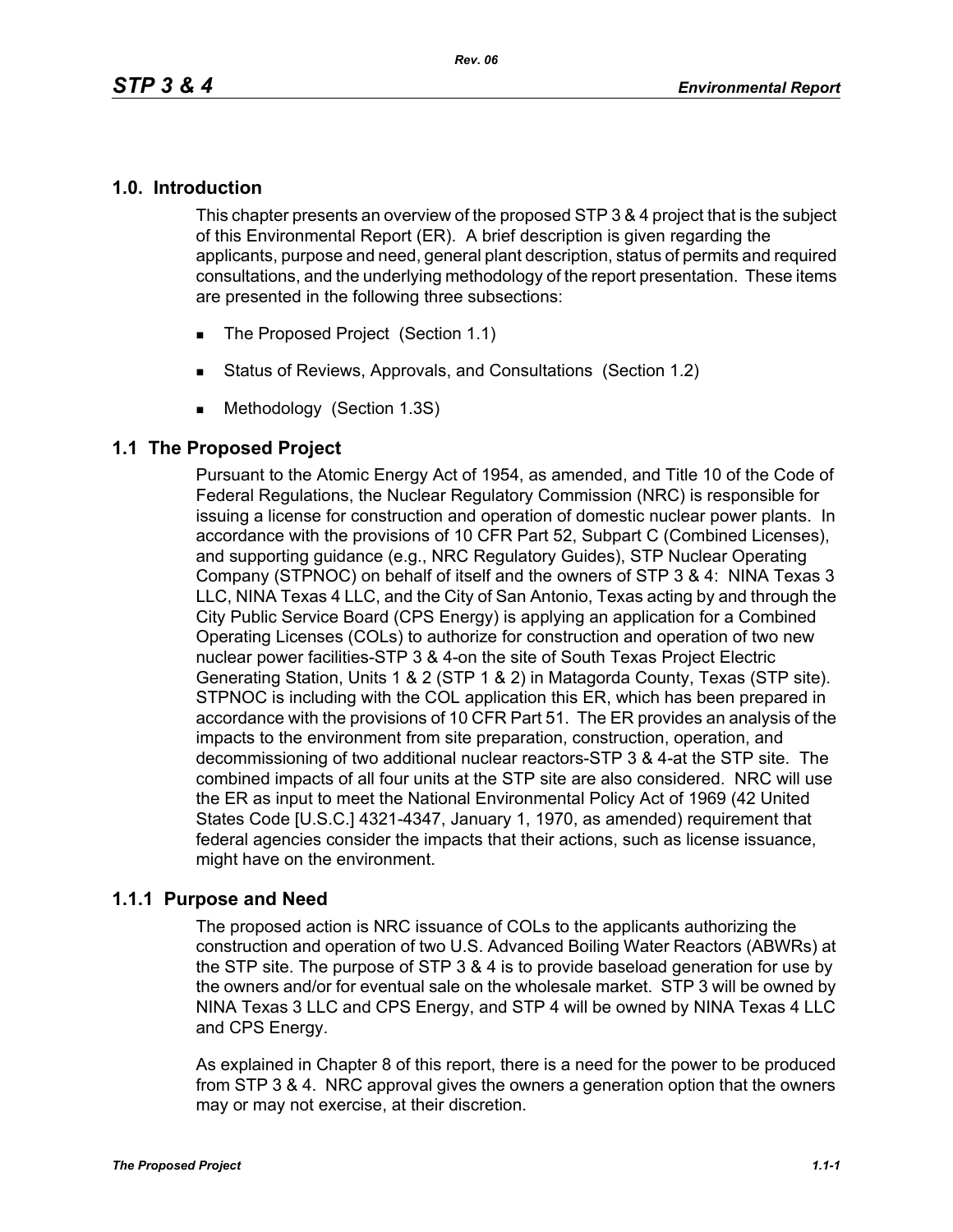# **1.1.2 Project Description**

This subsection provides a brief summary of project information that subsequent sections, particularly Chapter 3, Plant Description, describe in greater detail.

# **1.1.2.1 The Applicant and Owners**

NRG South Texas LP (NRG) (44% ownership), City Public Service Board of San Antonio, Texas (CPS Energy) (40% ownership), and the City of Austin, Texas (16% ownership) are the owners of the STP 1 & 2 site and facilities. STPNOC is the licensed operator of STP 1 & 2, with control of STP 1 & 2 and the authority to act as the agent applying for a COL for the STP site. STP 3 will be owned by NINA Texas 3 LLC and CPS Energy, and STP 4 will be owned by NINA Texas 4 LLC and CPS Energy. Pursuant to existing agreements, the NINA entities would own 92.375% of each unit while CPS Energy would own 7.625% of each unit. If plans regarding the ownership percentages change, this application will be updated accordingly. The proposed units would be baseload merchant generator plants. NINA Texas 3 LLC and NINA Texas 4 LLC intends to sell its share of the power from STP 3 & 4 on the wholesale market. CPS Energy may either use its share of STP 3 & 4 to supply the needs of its service area and/or sell the power on the wholesale market.

STPNOC will be the operator for STP 3 & 4. The COL application, COLA Part 1, Administrative Information, provides additional information about the co-owners of STP 3 & 4.

### **1.1.2.2 Site Location**

The STP site is located on approximately 12,220 acres in a rural area of Matagorda County, Texas, approximately 12 miles south-southwest of the city limits of Bay City, Texas, and 10 miles north of Matagorda Bay, along the west bank of the Colorado River. The plant footprint for STP 3 & 4 is approximately 2000 feet northwest of existing STP 1 & 2 and is generally the area that had been designated for two additional units when the facility was first planned. The location of STP 3 & 4 on the STP site is shown on Figure 1.1-1. Section 2.1, Site Location, provides additional information regarding the site and the location of the two new ABWR reactors.

### **1.1.2.3 Reactor Information**

STPNOC and the owners have selected the General Electric (GE) ABWR as the technology for two new reactors at the STP site, STP 3 & 4. The NRC approved the reference ABWR DCD in March 1997. The final design certification rule was published in the Federal Register on May 12, 1997 (62 FR 25827). This allows the ABWR design to be referenced in a COL application under 10 CFR 52. The total gross thermal megawatt output is 3926 MWt and the net electrical output is approximately 1300 MWe per unit. Further details on the ABWR reactor design is provided in Section 3.2.

### **1.1.2.4 Cooling System Information**

STP 3 & 4 will use a closed-loop cooling water system that would withdraw and discharge water from and to the Main Cooling Reservoir (MCR), similar to the existing cooling system for STP 1 & 2. Makeup water for the MCR will be withdrawn from the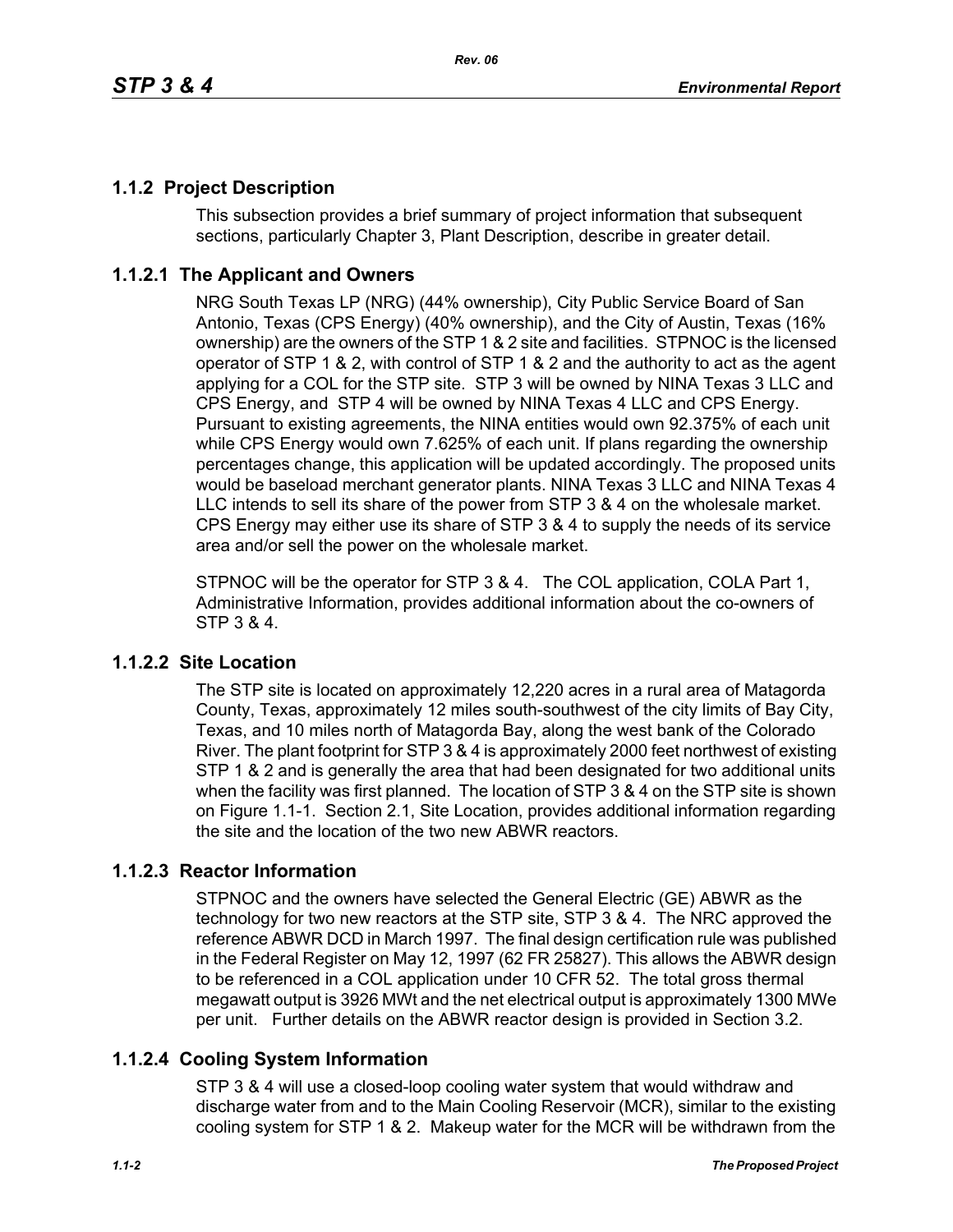*Rev. 06*

Colorado River using the preexisting intake structure. STP 3 & 4 will use mechanical draft cooling towers to dissipate waste heat and a water storage basin for the safetyrelated cooling system. This differs from STP 1 & 2, which uses the essential cooling pond. The STP 3 & 4 cooling tower basin makeup water is normally provided by the plant well water system. Blowdown will discharge from the MCR to the Colorado River. Additional details regarding the STP 3 & 4 cooling system are provided in Section 3.4.

# **1.1.2.5 Transmission System Information**

The STP 3 & 4 connections to the regional grid will use existing rights-of-way to minimize, to the extent feasible, new disturbance and potential adverse impacts. The onsite power transmission system for STP 3 & 4 consists of the STP 3 & 4 345kV switchyard, five 345kV power transmission lines, and a 345kV tie-line from the STP 3 & 4 345kV switchyard to the existing STP 1 & 2 345kV switchyard. Two of these 345kV transmission lines will be upgraded from the STP site to their connection to the Hillje substation some 20 miles northwest of the STP site. The modifications to upgrade these two transmission lines will be on an existing right-of-way. No new rights-of-way outside the STP site are required for STP 3 & 4.

The three interconnect transmission line rights-of-way commence from the STP 3 & 4 345kV switchyard and head northward less than a quarter mile to intersect the existing transmission line corridor. From the point of intersection, the additional power provided by STP 3 & 4 would be transmitted over upgraded circuits in an existing right-of-way. Subsection 2.2.2 and Section 3.7 provide additional details regarding both the onsite and offsite transmission systems.

### **1.1.2.6 Preapplication Public Involvement**

STPNOC has an active community affairs and public outreach program. Examples of public outreach include community board meetings, student presentations, and emergency preparedness community activities. STPNOC offers educational and emergency preparedness information to the public by providing tours of the Control Room simulator and the Emergency Operations Facility, presentations during Career Day, distributing flyers and newsletters, and by advertising on local radio stations and in local newspapers.

STPNOC also plays an active role in supporting local philanthropy efforts including the United Way Foundation, the American Cancer Society, the American Red Cross, the March of Dimes, and the Palacios Boys & Girls Club.

STPNOC plans to continue conducting public outreach and communications efforts in conjunction with preparing the COL application. Examples of STP 3 & 4 communications include: fact sheets; presentations; interaction with civic, state, and local officials; and industry updates and interfaces. Several meetings with local officials, the community, and the NRC are anticipated through the start of commercial operations. The first public outreach meeting held by the NRC in Bay City occurred on June 27, 2007. This meeting was announced via local media outlets (e.g. newspapers).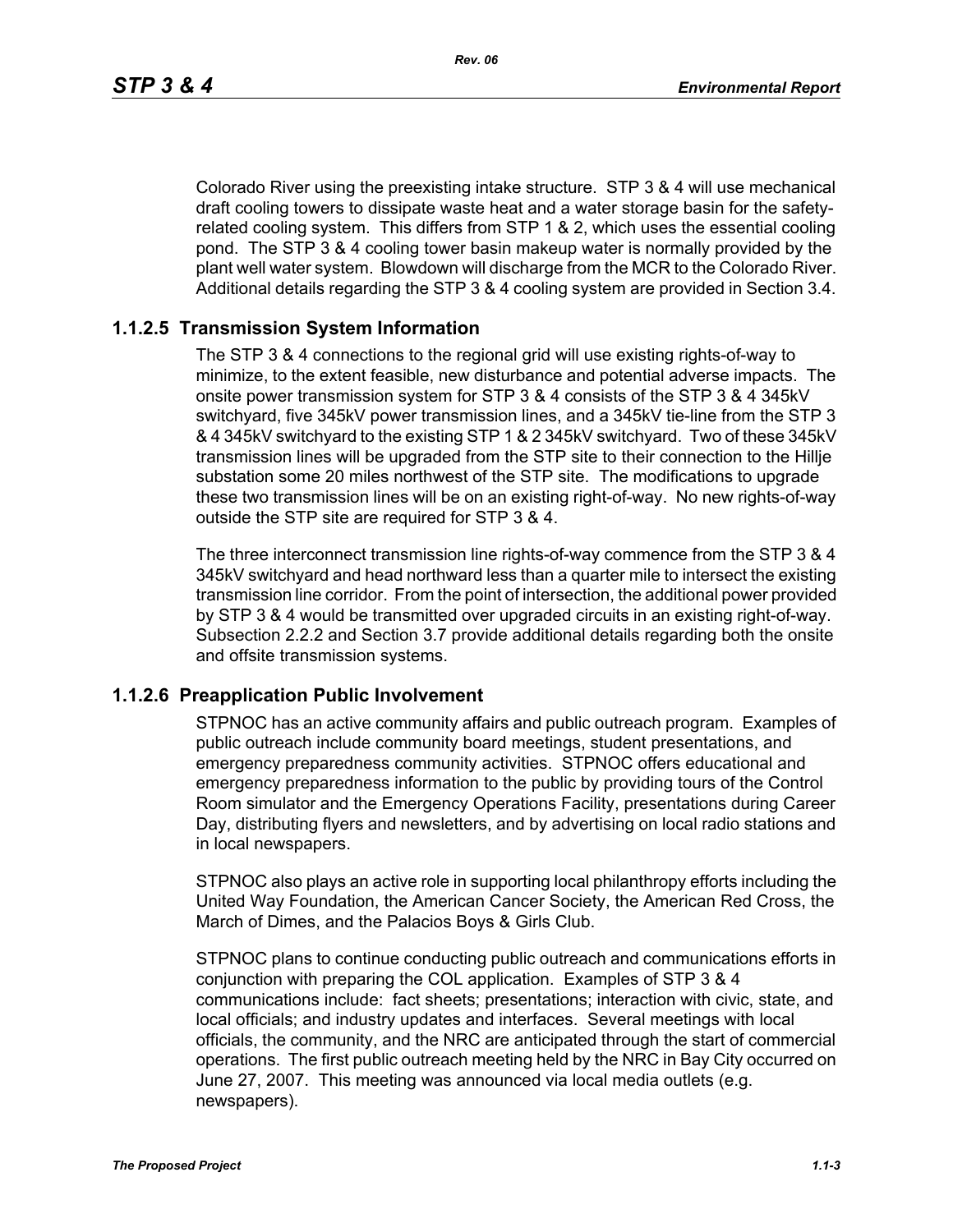# **1.1.2.7 Proposed Dates for Major Activities**

NRC regulations provide for COL applicants to perform both preconstruction site preparation activities and limited work authorization (LWA) activities before issuance of the COL. STPNOC plans to start preconstruction activities in January 2009 and conclude these activities in January 2010. If LWA activities are to be performed, they may begin in January 2010 and conclude in January 2011.

Construction activities for STP 3 will begin following the site preparation for both STP 3 & 4. STPNOC expects to initiate construction of STP 3 in January 2011 and STP 4 in May 2011. STPNOC estimates that construction would occur over a 63-month period for both units, beginning with NRC approval of the COL application in January 2011. Commercial operation for STP 3 is projected in March 2015 and March 2016 for STP 4.